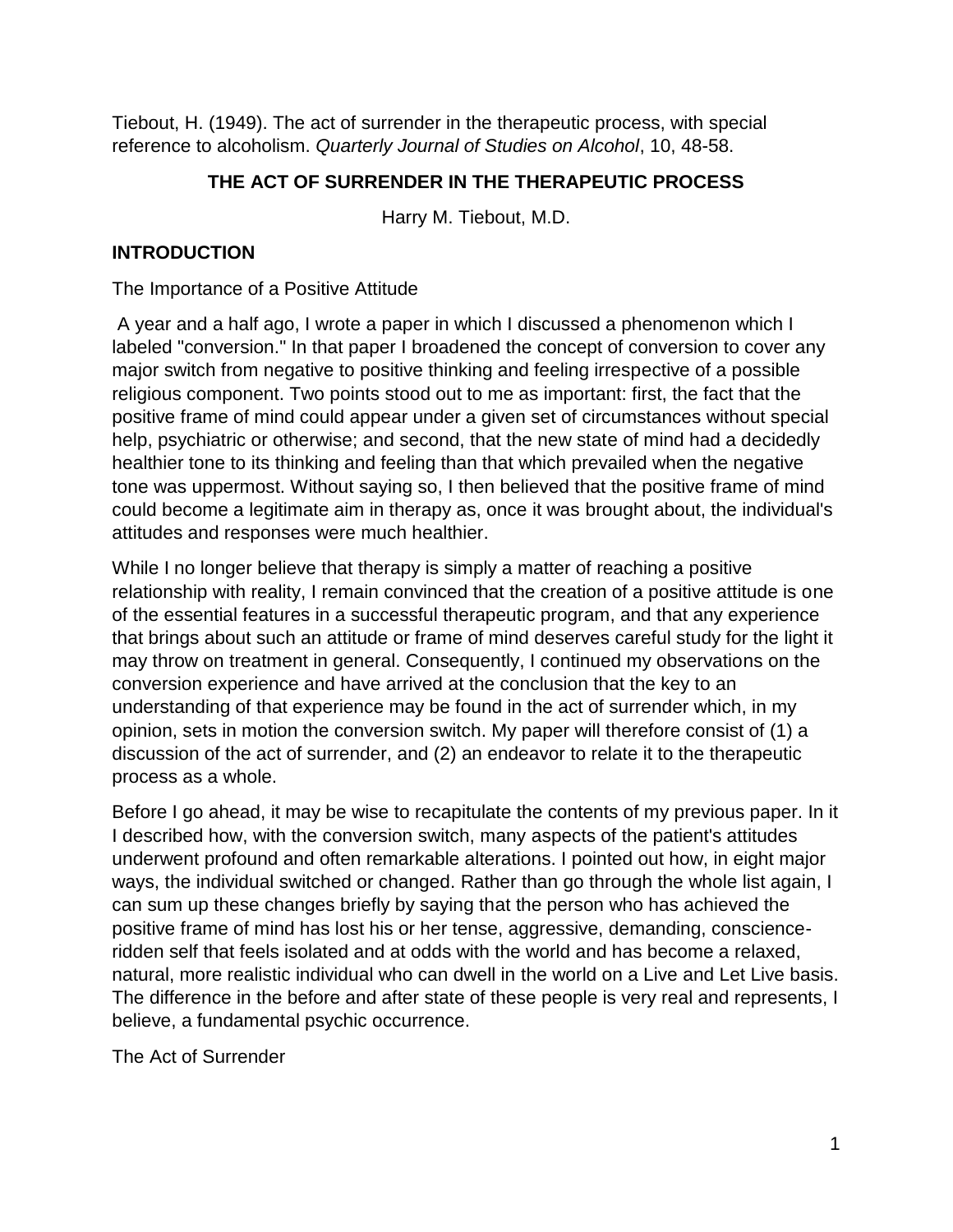With respect to the act of surrender, let me emphasize this point: it is an unconscious event, not willed by the patient even if he or she should desire to do so. It can occur only when an individual with certain traits in his or her unconscious mind becomes involved in a certain set of circumstances. Then the act of surrender can be anticipated with considerable accuracy, as I shall soon show. It cannot be defined in direct conscious terminology but must be understood in all its unconscious ramifications before its true inner meaning can be glimpsed. The simplest way to picture what is involved in the act of surrender is to present a case in which there was a conversion experience that seemed to follow an act of surrender.

## One Man's Story

The patient is a man in his early fifties, very successful in business, and referred to by his associates as Napoleon because of his autocratic methods when he was stirred up. For years, heavy drinking to the point of frequent intoxication was present, interfering to some extent with his efficiency, but never to the degree that his business really suffered. My first contact came some six or seven years ago when he came to Blythewood to dry out. Pursuant to our policy of trying slowly and from time to time to educate patients about the danger of their condition, we permitted this man to remain just for the drying out, at the same time telling him that, in our eyes, he was headed for trouble if he continued on his present trend. Without putting any pressure on him and thus arousing his resistance, we placed the facts before him and let it go.

We continued the policy of letting him come and go pretty much as he pleased, always, however, keeping uppermost before him the need to do something about his drinking, and always making it evident that we were not interested in drying him out, but in the real problem of helping him stop his drinking. Later on and in retrospect, the patient, in referring to these tactics, said, "I used to like to come here; you didn't always argue with me. I always knew just where you stood and knew I wasn't fooling you any."

During all this time, however, I was working on his life situation so that ultimately it would provide the necessary dynamite to jar him loose from his whirl of selfcenteredness. Gradually, his wife gave up her protectiveness and, before the time of this last admission nearly two years ago, she had determined to leave him if his drinking continued. Moreover, as a result of some discussion with me, his business partner had decided that he, with several key members of the firm, would tender their resignations if the patient did not make a real effort to mend his ways.

After a particularly severe bout, the patient was induced again to enter Blythewood. This time, however, I told him flatly that he would sign himself in for thirty days or he would go elsewhere; we were through with him running his case once and for all. He looked startled, picked up his hat, fiddled with it, and then put it on his head, saying, "Where's your pen? I'll go to Hilltop where I belong," referring to the cottage where he had dried out on previous occasions. Within three or four days he was off the liquor and thinking reasonably straight. He was then informed of his wife's decision and, instead of ranting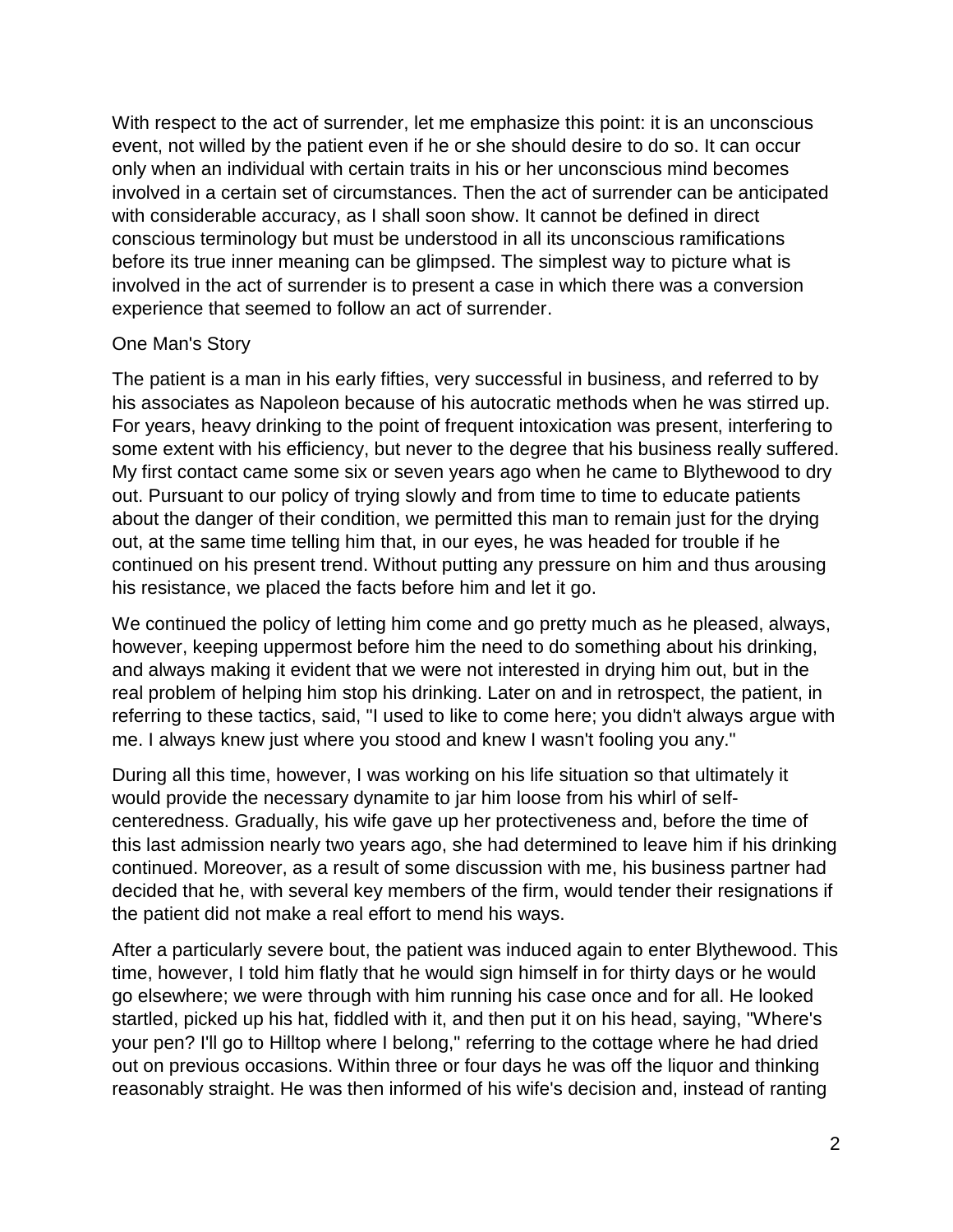around and making it clear where she could go, he discussed for the first time the real hell he had put her through and really seemed regretful. By the end of the first week, quite prepared for trouble, the partner told him of the pending resignations if the drinking persisted, only to be surprised and pleased with the patient's quiet acceptance of their decision and an acknowledgment of his own real wish to be different. He soon joined A.A. and is now an active member of that organization in his home community. The patient has stayed sober.

# What Happened?

Recently in discussing his experience the man in the story explained, "You did something to me when you made me sign that card. I knew you meant business. I knew my wife was getting sore and that Bill his partner was fed up, but when you showed me you were through fooling, that was a clincher. I knew I needed help and couldn't get out of it myself. So I signed the card and felt better right off for doing it. I made up my mind that I wasn't going to run my own case any longer but was going to take orders. Then later I talked with Chris his wife and learned how she felt, and then Bill came along and I knew deep inside my heart they were right. But, I didn't mind. I didn't get angry and want to argue like I used to. I kind of surprised myself by agreeing with them. It sure was nice not to have to fight. I felt calmer and quieter inside and have ever since, although I know I'm not out of the woods yet."

Here is the story of a patient who has been through a conversion experience and is still in the positive phase. His own account of what happened stresses the signing of the card as the turning point in his experience, and I am also convinced that he is right. We can sum this man's experience up by saying that after trying to run his own case to his own ruination, he gave up the battle and surrendered to the need for help, after which he entered a new state of mind that has enabled him to remain sober.

#### Breaking Down the Act of Surrender

This man's experience, which is not limited to alcoholics, raises three questions: 1. What qualities were there in his nature that so long resisted help and finally were forced to give in? 2. What were the circumstances that brought about the final act of surrender? 3. Why does a positive phase follow the surrender experience?

My answers to these questions are derived primarily from my studies of alcoholics, but not entirely, as I have witnessed surrender with a typical aftermath in at least four cases among the students at Sarah Lawrence. I hope through my discussion in reply to these questions not only to define the act of surrender, but also to give you some feeling for it as a psychological entity or event.

#### Internal Qualities

To turn then to the first question, "What are the qualities in a patient's nature that make him or her put up such a battle before finally surrendering?" In the alcoholic, my observations have led me to see that the two qualities that Sillman selected as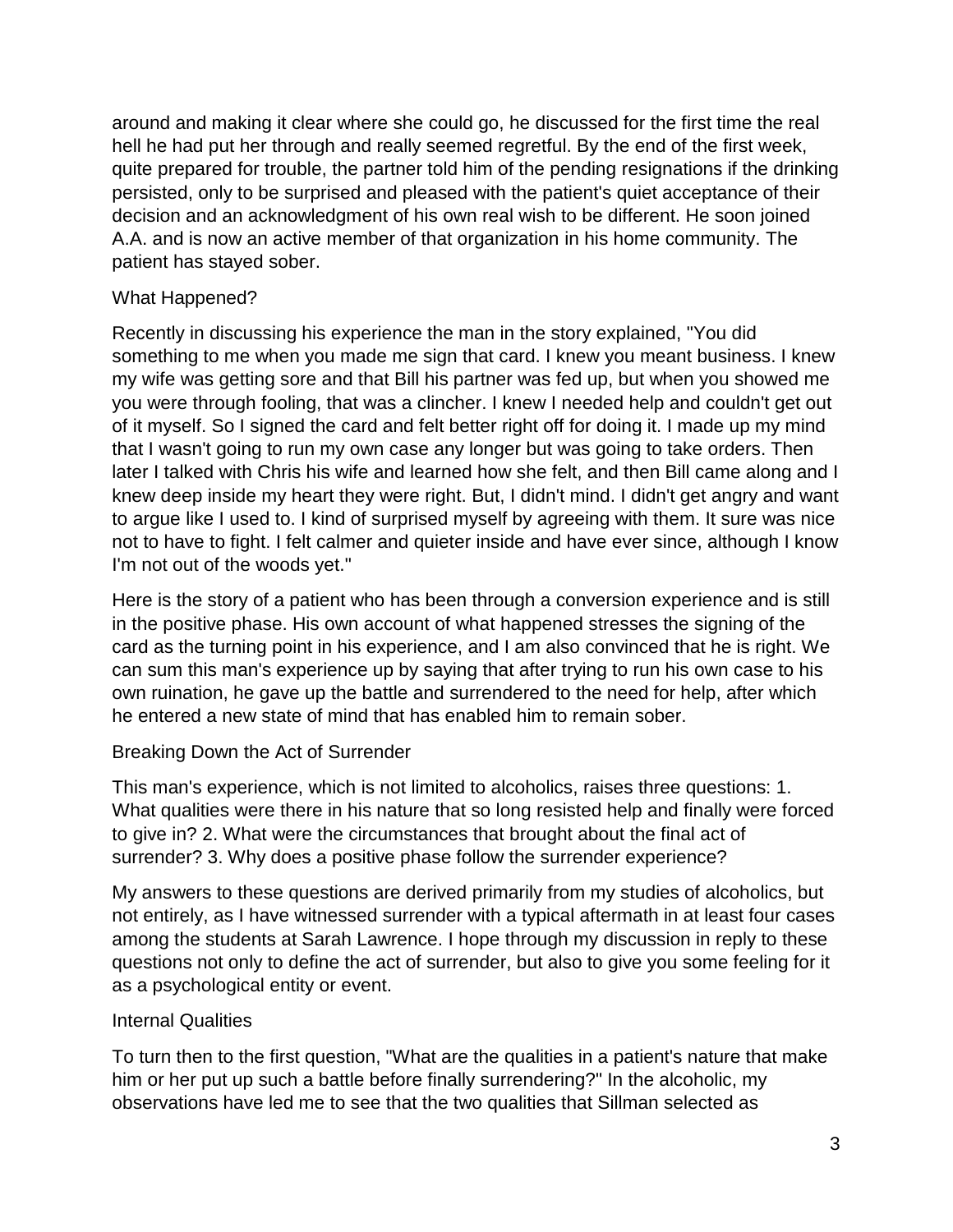characteristic -- defiant individuality and grandiosity -- may very well explain that the alcoholic is typically resistant to the point of being unreasonable and stubborn about seeking help or being able to accept help even when he or she seeks it. Defiant individuality and grandiosity operate in the unconscious layers of the mind and their influence must be understood if one is to see what probably goes on at the time of surrender.

## Defiance

Defiance may be defined as a quality that permits an individual to snap his fingers in the face of reality and live on unperturbed. It has two special values for handling life situations. In the first place, defiance, certainly with alcoholics, is a surprisingly effective tool for managing anxiety or reality, both of which are so often a source of anxiety. If you defy a fact and say it is not so and can succeed in doing so unconsciously, you can drink to the day of your death, forever denying the imminence of that fate. As one patient phrased it, "My defiance was a cloak of armor." And so it was a most trustworthy shield against the truth and all its pressures.

In the second place, defiance masquerades as a very real and reliable source of inner strength and self-confidence, since it says in essence, nothing can happen to me because I can and do defy it.

With people who meet reality on this basis, life is always a battle with the spoils going to the strong. Much can be said in favor of defiance as a method of meeting life. It is the main resource of the chin-up and unafraid type of adjustment and, as a temporary measure, it helps people over many rough spots.

# **Grandiosity**

Grandiosity, the second quality noted by Sillman, permeates widely throughout the reactions of the alcoholic. Differing from defiance -- which seems almost uniquely structuralized in the psyche of the alcoholic -- grandiosity springs from the persisting infantile ego. As in other neurotic states, grandiosity characteristically fills a person with feelings of omnipotence, demands for direct gratification of wishes, and a proneness to interpret frustration as evidence of rejection and lack of love. The effect of this persistence in the alcoholic is not a bit different from the effect of any other neurotic. Perhaps in the alcoholic the typical arrogance and sense of superior worth are kept nearer the surface by the associated defiance that feeds the childish ego constantly by its succession of victories. By and large, however, there is nothing in the alcoholic's grandiosity that distinguishes him or her from the neurotic, whose infantile ego survives to become a significant factor in adult life; it is part of the typical egocentricity of that group, and its presence is confirmed by any careful study of them.

Defiance and Grandiosity at Work in the Alcoholic

We are now in a position to discuss how these qualities operate in alcoholics. On the one side, the defiance says, It is not true that I can't manage drinking. On the other side,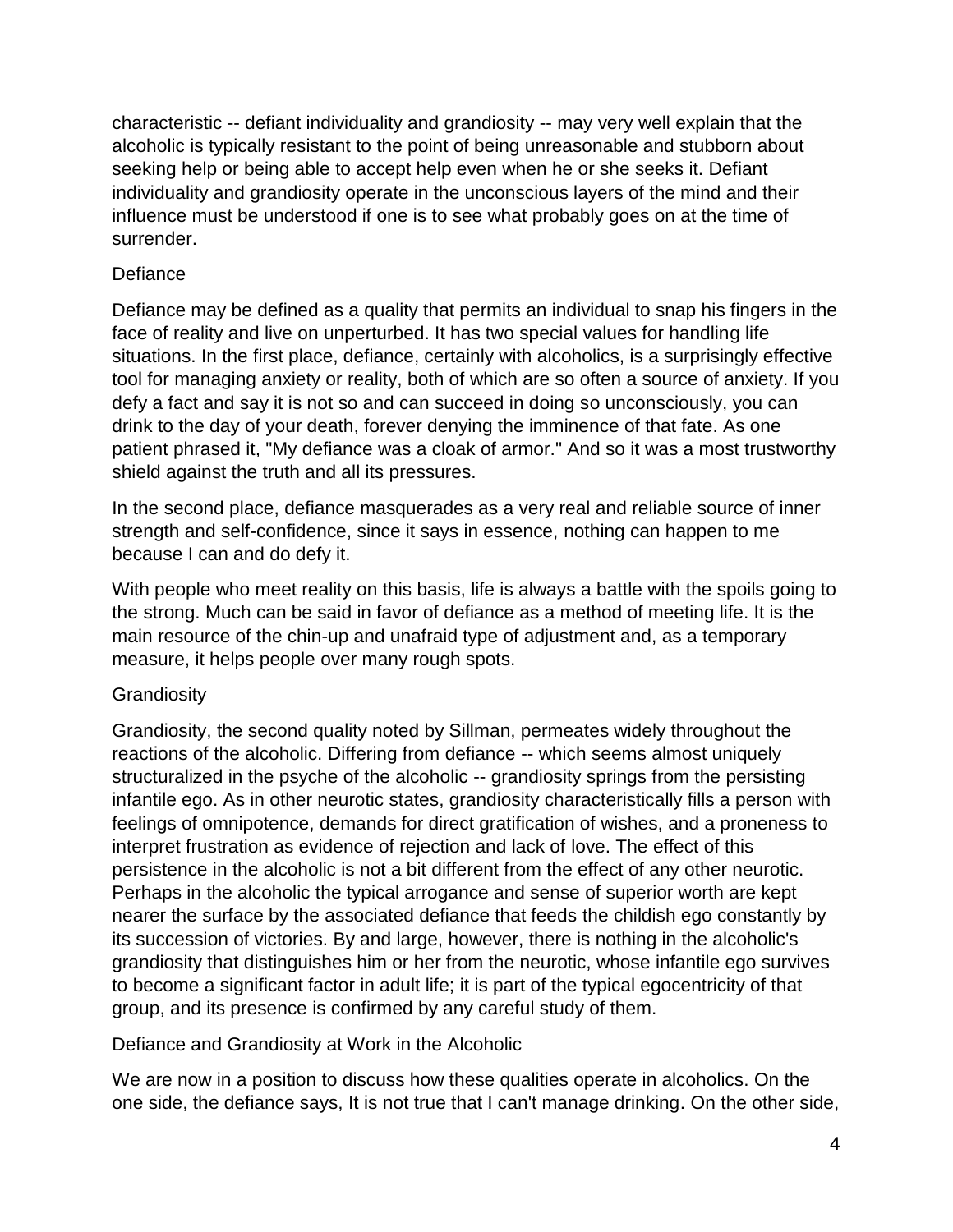the facts speak loudly and with increasing insistence to the contrary. Again, on the one side, grandiosity claims, there is nothing I cannot master and control, and on the other side, the facts demonstrate unmistakably the opposite. The dilemma of the alcoholic is now obvious: the unconscious mind rejects -- through its capacity for defiance and grandiosity -- what the conscious mind perceives. Hence, realistically, the individual is frightened by his or her drinking and at the same time is prevented from doing anything about it by the unconscious activity that can and does ignore or override the conscious mind.

Let us see how this clash between the conscious and unconscious response manifests itself in the clinical setting. A stimulus from reality, such as a recognition of the downhill pattern of the drinking, impinges upon the conscious mind and creates acute anxiety which, for the moment, dominates the conscious processes and is recorded as worry, distress, fear, and concern. The patient, in this state, is fired with a desire to quit and eagerly grabs at any kind of help. He or she is in a state of crisis and suffering.

In the meantime, however, the stimulus of reality is hitting the unconscious layers of the mind and is stirring up the reactions of defiance and grandiosity. Since, characteristically, it takes a certain amount of time before the unconscious responses are sufficiently mobilized to influence conscious mental activity, there is always an appreciable lag before the conscious mind evidences signs of the underlying unconscious activity. Then slowly and gradually these attitudes supervene. Patients express less concern about their drinking, complain that they were rushed into seeking help, that they're no worse than anybody else, and that the worry of others is silly and a gratuitous invasion of their rights. Finally, the memory of their own acute period of anxiety is swallowed up by the defiance and grandiosity. Thus the patient loses the effectiveness of the anxiety as a stimulus to create suffering and a desire for change. This cycle will go on repeating itself as long as the defiance and the grandiosity continue to function with unimpaired vigor.

#### External Circumstances

We now come to the second question: "What were the circumstances that made that patient give in and sign that card?" Let me review them for you briefly. He had been drinking for years, and he knew his drinking was getting worse in the eyes of family and friends. However, he knew that his condition had reached the point where both his wife and his business associates were leaving him and thereby withdrawing their support and protection. He was threatened with the task of managing himself and his condition entirely on his own, so he sought my help and protection to dry him out and thus allow him once more to resume his role of successful defiance and grandiosity. This time, however, I refused to follow my previous role. I had established myself as not arbitrary, not willing to fit what he needed. But when I asked him to sign the card, I knew that his other circumstances were different and that I represented the one way for him. When I told him, in essence, that he was not running his case or me anymore, his last prop was thus removed. He had no place to take his defiance and his grandiosity; nor could he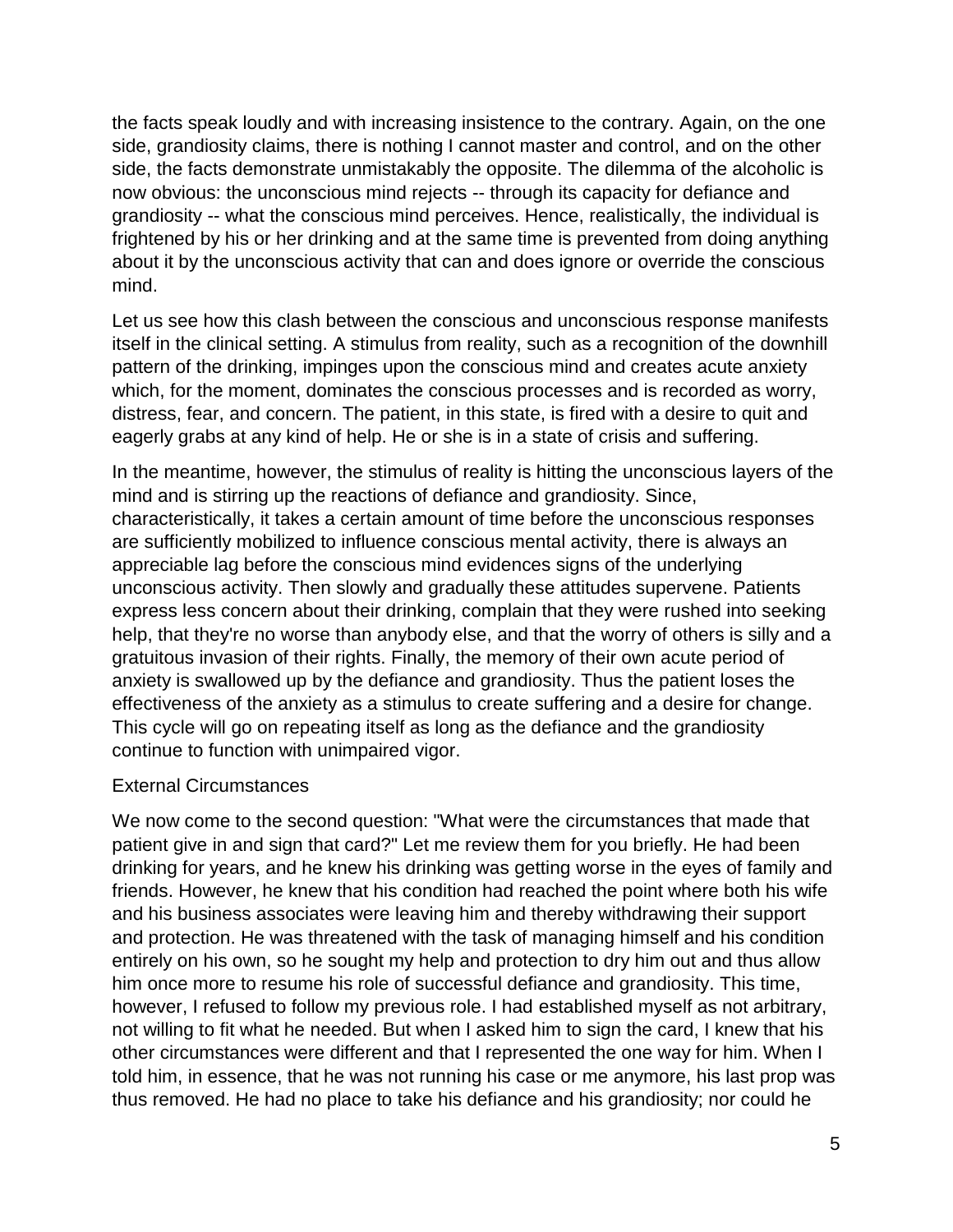become defiant with me: someone who stood for his last bit of hope and who actually had become established as an ultimate resource when he was in difficulty. So he staged a brief inward debate and then signed the card.

In short, the patient signed the card, first, when all support was withdrawn; second, when he could not in anger defy those who withdrew their support because he knew they had been patient and long-suffering; and third, when he found himself desperately needing help and had no grandiose ideas left about being able to drink like nonalcoholics. He had neither unconscious defiance nor grandiosity left to fight with. He was licked, and he both knew it and felt it.

## The Positive Phase

We now reach the third question, "Why does the positive phase follow?" Here, we frankly reach speculation. I know the positive phase comes, but not just why. Surrender means cessation of a fight, and cessation of a fight seems logically to be followed by internal peace and quiet. That point seems fairly obvious, but why the whole feeling tone switches from negative to positive without all the concomitant changes is not so clear. Nevertheless, despite my inability to explain the phenomenon, there is no question that the changes do take place and that they may be initiated by an act of surrender.

# **THE DIFFERENCE BETWEEN SUBMISSION AND SURRENDER**

One fact must be kept in mind, namely, the need to distinguish between submission and surrender. In submission, an individual accepts reality consciously, but not unconsciously. He or she accepts as a practical fact that he or she cannot at that moment lick reality, but lurking in the unconscious is the feeling, there'll come a day, which implies no real acceptance and demonstrates conclusively that the struggle is still on. With submission, which at best is a superficial yielding, tension continues.

When an individual surrenders, the ability to accept reality functions on the unconscious level, and there is no residual of battle; relaxation with freedom from strain and conflict ensues. In fact, it is perfectly possible to ascertain how much acceptance of reality is on the unconscious level by the degree of relaxation that develops. The greater the relaxation, the greater the inner acceptance of reality.

We can now be more precise in our definition of an act of surrender. It is to be viewed as a moment when the unconscious forces of defiance and grandiosity actually cease to function effectively. When that happens, the individual is wide open to reality; he or she can listen and learn without conflict and fighting back. He or she is receptive to life, not antagonistic. The person senses a feeling of relatedness and at-oneness that becomes the source of an inner peace and serenity, the possession of which frees the individual from the compulsion to drink. In other words, an act of surrender is an occasion wherein the individual no longer fights life, but accepts it.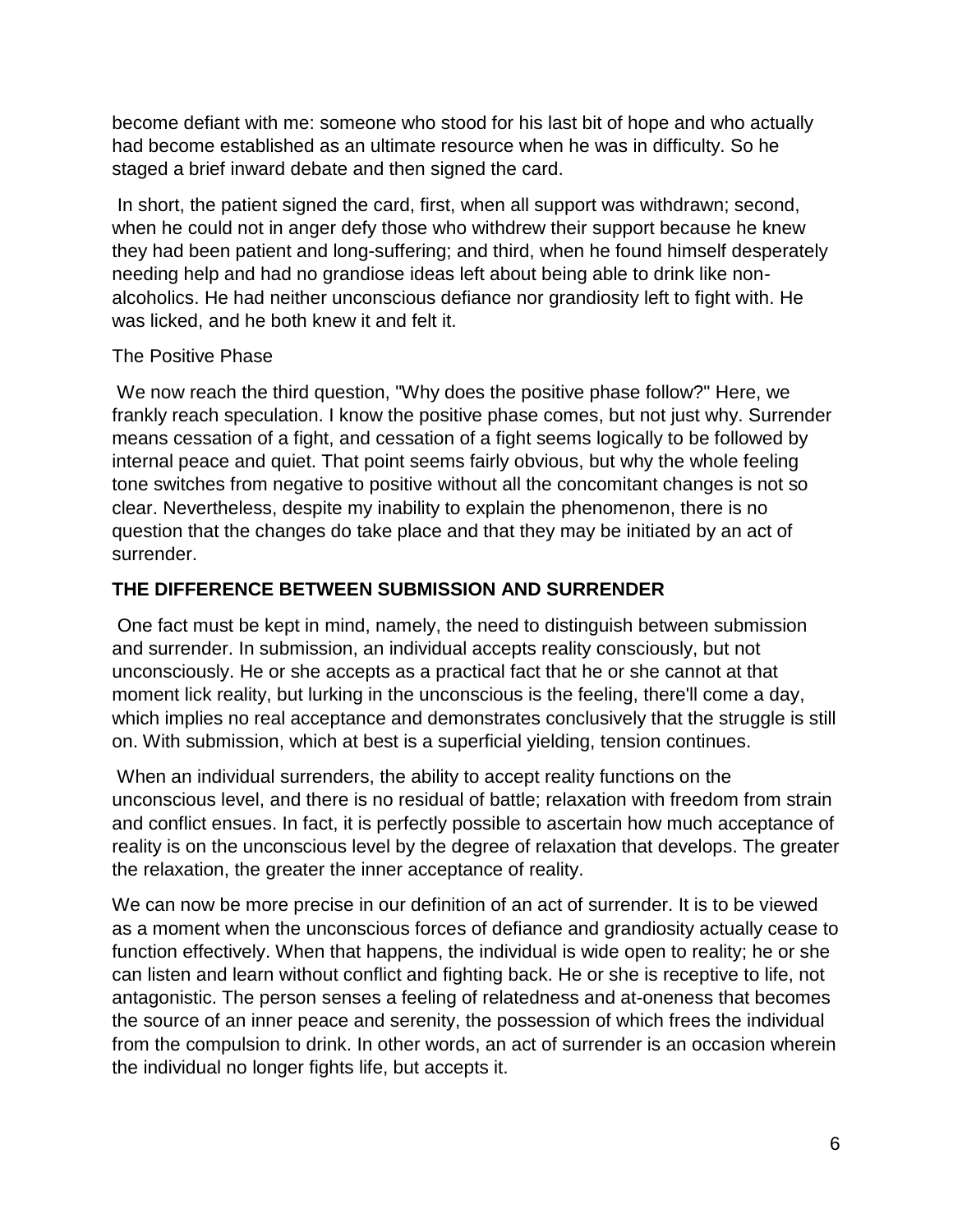Having defined an act of surrender as a moment of accepting reality on the unconscious level, it is now possible to define the emotional state of surrender as a state in which there is a persisting capacity to accept reality. In this definition, the capacity to accept reality must not be conceived of in a passive sense, but in the active sense of reality being a place where one can live and function as a person acknowledging one's responsibilities and feeling free to make that reality more livable for oneself and others. There is no sense of "must"; nor is there any sense of fatalism. With true unconscious surrender, the acceptance of reality means the individual can work in it and with it. The state of surrender is really positive and creative.

To sum up, my observations have led me to conclude that an act of surrender is inevitably followed by a state of surrender that is actually the positive state in the conversion picture. Because of the two always being associated, I believe they represent a single phenomenon to which I attach the term "surrender reaction."

# **RELATING THE ACT OF SURRENDER TO THE THERAPEUTIC PROCESS**

Having at last made as clear as I could my use of the term "surrender," I must now try to relate that concept to the therapeutic process. While, a recognition of the dynamic force of the event has proven enlightening in many directions, it has been particularly helpful in understanding the fluctuations in moods of patients and in certain aspects of therapy.

The following patient's problem took on meaning for me when I grasped the fact that he had experienced an act of surrender at the time he attended his first A.A. meeting. A man in his middle thirties, he tells his story this way:

"I was licked. I'd tried everything, and nothing had worked. My wife was packing to leave me; my job was going to blow up in my face. I was desperate when I went to my first A.A. meeting. When I got there, something happened. I don't know to this day a year later what it was, but I took a look at the men and women there and I knew they had something I needed, so I said to myself, I'll listen to what they have to tell me. From that time on, things have been different. I go to meetings, work with other drunks, and study all I can about alcoholism. I know I'm an alcoholic, and I never let that fact escape me."

Now, if you stop and review this man's account, you will note the statement, "I'll listen to what they have to tell me." In that comment to himself, the patient initiated his act of surrender. There was no lip-service in his willingness to listen; he really wanted help. There was no defiance or grandiosity available at the moment to dilute his listening. He was accepting, without inner reservation or conflict, the reality of his condition and the need for help. And, significantly enough, at this point he goes on to say, "From that time on, things have been different." Subsequent events clearly indicate that this man did experience the typical change I have been calling conversion, and from that time on "things were different." His wife, commenting on this change, said feelingly, "It's the most remarkable thing I ever could imagine. The only trouble is that I still have to keep my fingers crossed because it still doesn't make any sense to me."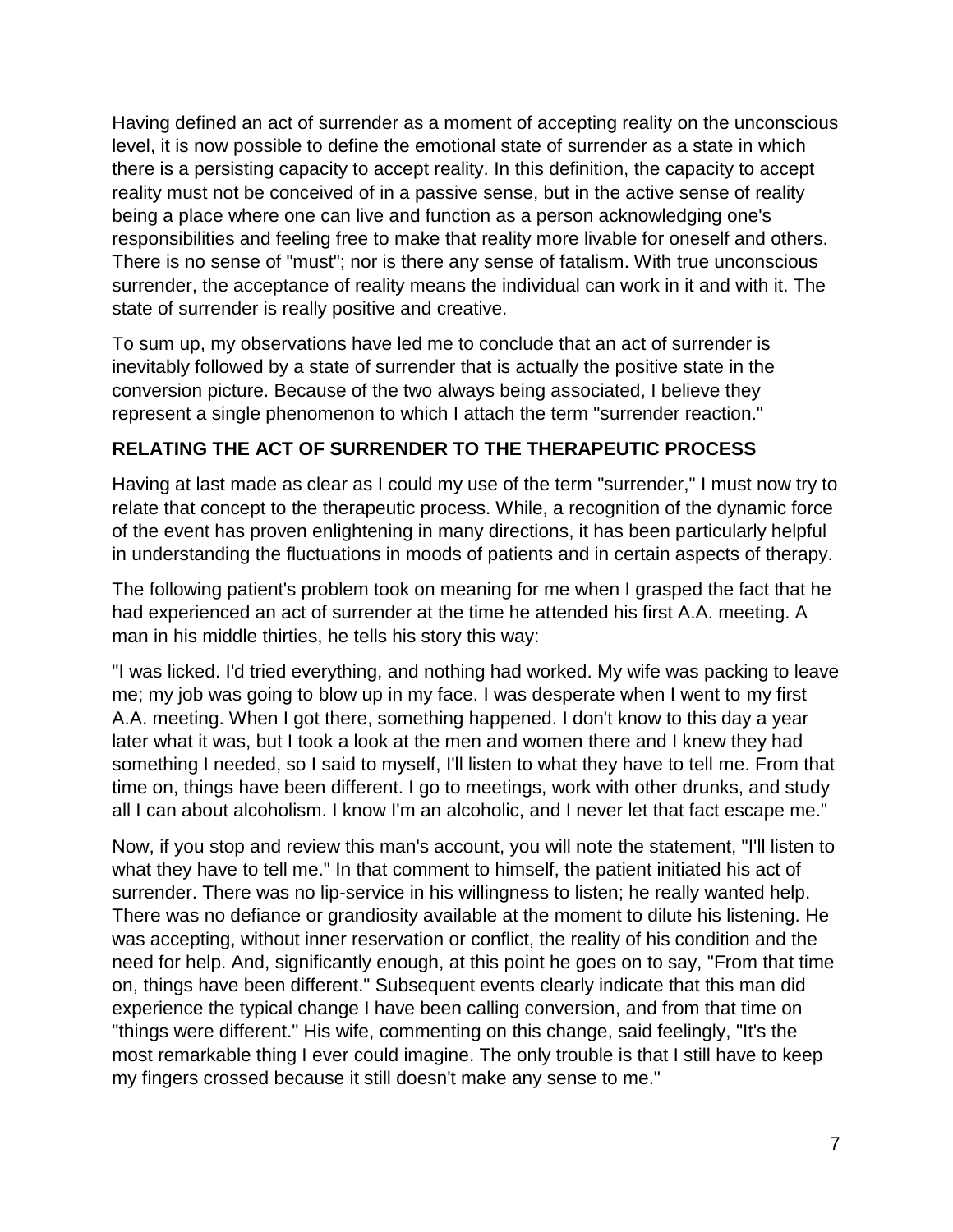The patient, however, consulted me because he "didn't like the way things were going." By that, he meant that he was finding himself cranky at home and irritable in business, signs that his A.A. experience had taught him were ominous. When I asked him why he gave up drinking, he replied that he had made up his mind to quit so he, did, although he had to admit that A.A. was helpful. A little surprised at this simple assertion and doubting it somewhat, I plied him with further questions and got the real story, which showed to me that he had a typical surrender experience, followed by a typical positive aftermath. But I also saw that the change did not last and that, after several months in which the patient had lived in a state of surrender, he slowly reverted to his former attitudes and ways of feeling. In other words, the surrender reaction did not fix itself into his personality and thus allowed the return of his previous state of mind.

#### Differing acts of surrender

The fate of the surrender reaction is in itself an interesting study. With some, the surrender experience is the start of genuine growth and maturation. With others, the surrender phase is the only one ever reached, so that they never lose the need to attend meetings and to follow the program assiduously, apparently relying on the constant reminders in their daily existence to supply the necessary impetus to the surrender feeling, at least insofar as alcohol is concerned. For a few, there seems to occur a phenomenon of what might be called selective surrender . After the effects of the initial surrender experience have worn away, the individual returns to pretty much the same person he or she was before, except for the fact that the person doesn't drink. His surrender is not to life as a person, but to alcohol as an alcoholic. Many other differing aftermaths undoubtedly occur, but a study of any or all of them would, I am sure, disclose the same basic fact: the surrender experience is followed by a phase of positive thinking and feeling that undergoes various vicissitudes before it becomes established in some form or other in the psyche - or it is lost completely, becoming merely a memory and a mirage.

#### Recognizing the Surrender Reaction

From the standpoint of therapy, recognition of the surrender reaction throws a challenging light upon many clinical phenomena that are generally held to be of significance in the process of getting better. For instance, in catharsis it is not what is revealed but the act of surrender (that preceded and permitted the revealing to come to light) that, in my opinion, produces the characteristic afterglow of positive feeling. It also explains its temporary effect just as with the conversion experience of the alcoholic. Again, the frequent unexpected lifts derived from seemingly ordinary first interviews, while they may be considered transference phenomena, seem to me more in the nature of "surrender reactions" based upon the fact that the client found the interview palatable, and the client made a decision to continue, which by implication means "surrender", to the psychiatrist. The very decision to come to a psychiatrist, through its surrender significance, often has an ameliorating influence and certainly accounts for the remark of a patient who said, "Once I rang your doorbell, I felt 75 percent better".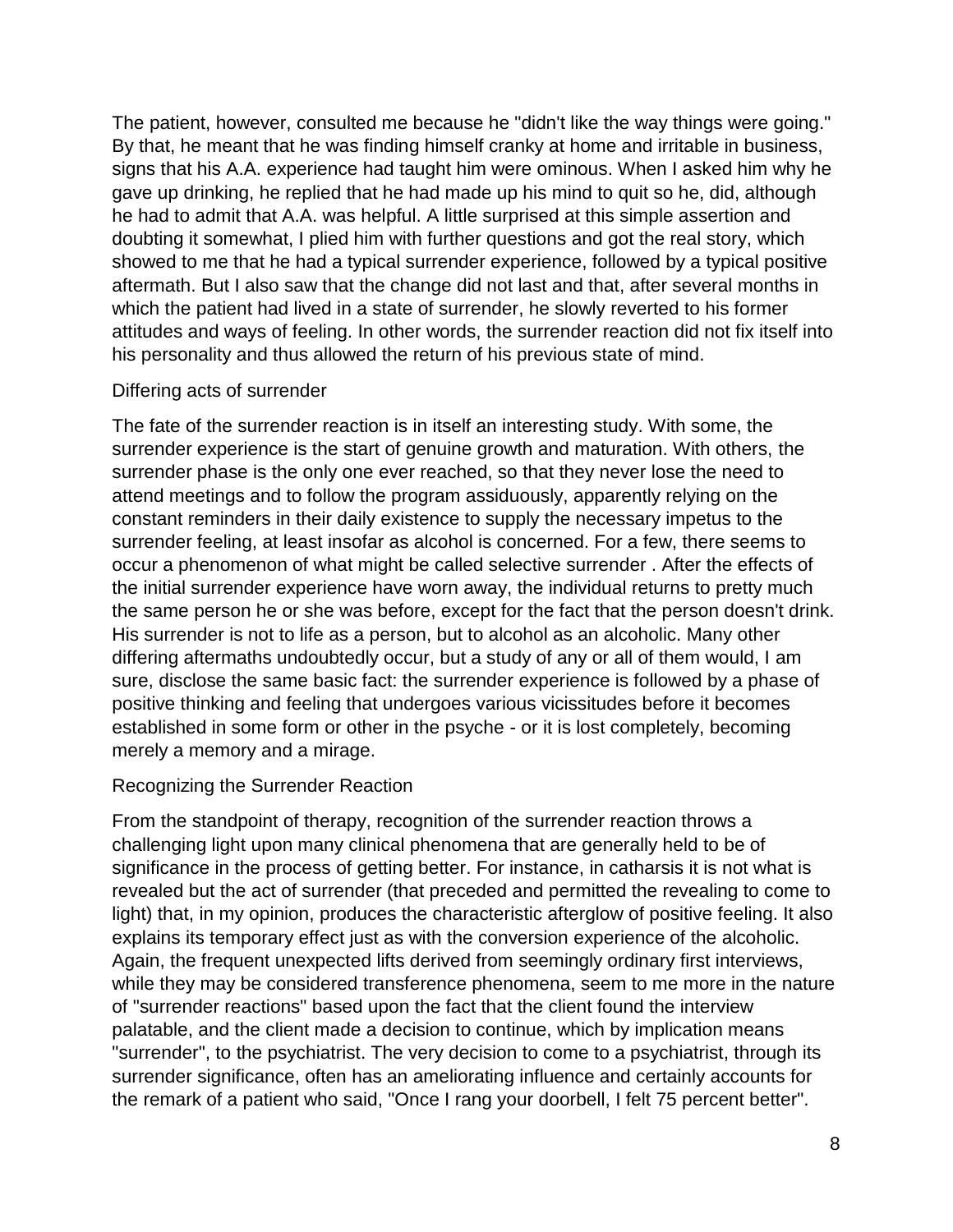The phenomenon of release, which makes people realize that, in losing their lives they are finding them, becomes explicable if one sees that the surrender that preceded the sense of release stills the inner fight and hostility, thus permitting the spontaneous creative elements of the Inner Self outlet for expression.

## **Resistance**

It is in the area of resistance, however, that an understanding of the surrender reaction sheds the greatest light on the therapeutic process. Regularly, therapy goes ahead by fits and starts. For a while there is a period of resistance that is worked through, permitting progress, insight, and awareness of the emotional interplays in the unconscious life. Then another point of resistance is encountered, and again it must be ferreted out and dissolved before further constructive steps may be taken. Meeting resistance and working it through are the everyday tasks of therapy.

## Breaking through Resistance

Where before the patient has been in full resistance -- bucking treatment, difficult to manage, getting nowhere -- suddenly there is a marked change, almost like the sun bursting through the clouds, bringing everything into focus and making what was once a confused jumble take on form, significance, and meaning. For the time being, the resistances have disappeared and the treatment proceeds apace.

We have been accustomed to saying that the patient has a flash of insight and understanding that brought clarification and a greater awareness of his or her individual emotional makeup. Actually, if you examine the state of mind that breaks through when the resistance melts, you will find it is strikingly parallel to the positive state of mind an individual may have after a conversion experience. In fact, the parallel is so striking that I am more and more becoming convinced that the two are identical. In other words, I now believe that the giving up of resistance during treatment is in reality an act of surrender that typically, as in the conversion experience, is followed by a positive state of mind where elements of resistance are no longer present. This "giving in" may be sudden, causing the patient to enter the positive phase so rapidly as to constitute a sudden turnover with dramatic results. Generally, as in the conversion change, the change is slower, but the alteration is in exactly the same direction.

# **CONCLUSION**

No one recognizes more than I do the sweeping nature of any such observations. No one is more aware than I am of the need to substantiate these observations with clinical material. Someday I may be able to support more conclusively my present hypothesis with case material. I can point out, however, that the positive aftermath of the so-called "successful interpretations" is no more lasting than the positive phase of the so-called "conversion experience". They are both temporary; they are both slowly supplanted by a new crop of resistances or negative feelings. Also, they both require further change in the unconscious mind before the act of surrender becomes a settled state of surrender